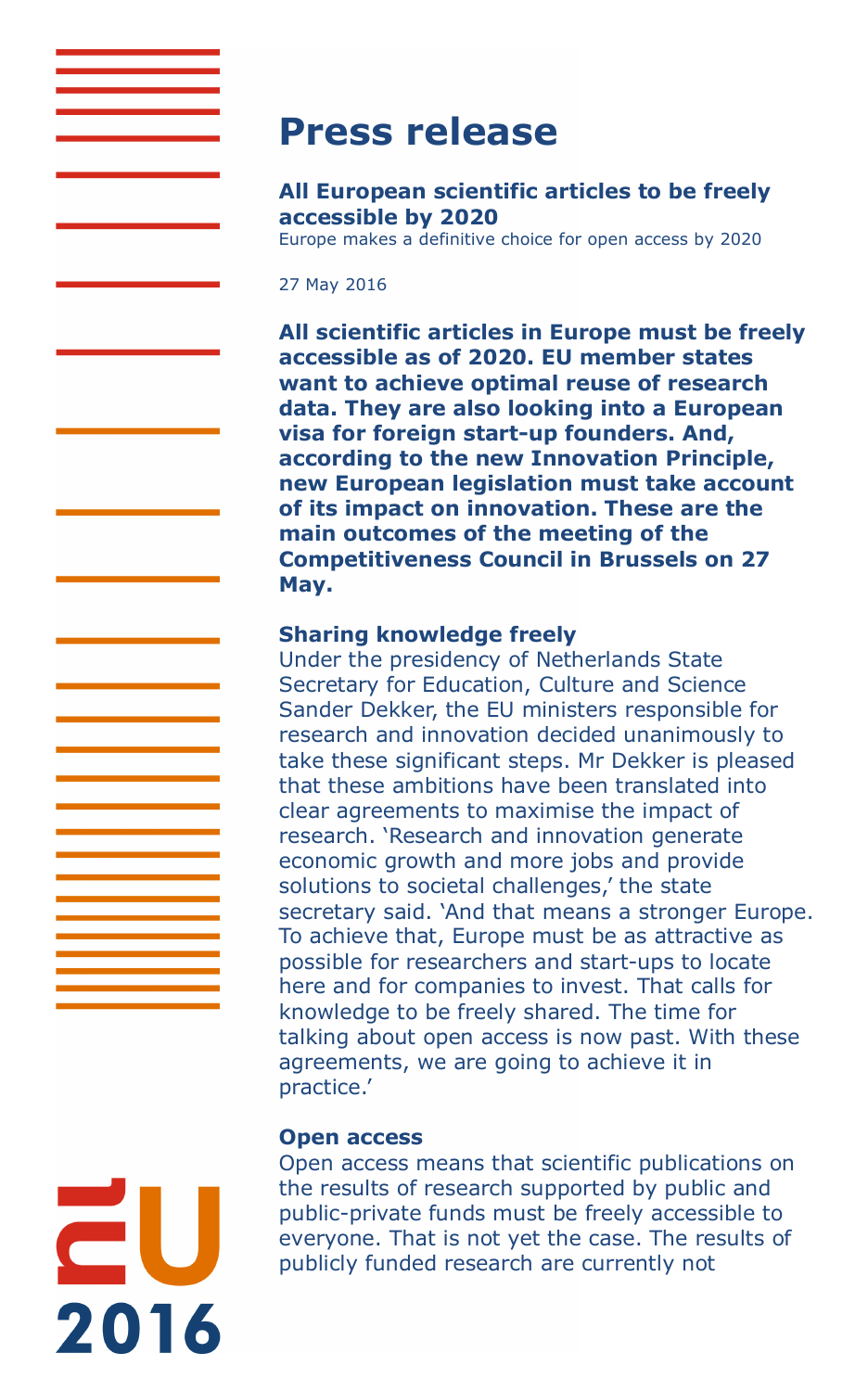accessible to people outside universities and knowledge institutions. As a result, teachers, doctors and entrepreneurs do not have access to the latest scientific insights that are so relevant to their work, and universities have to take out expensive subscriptions with publishers to gain access to publications.

#### **Reusing research data**

From 2020, all scientific publications on the results of publicly funded research must be freely available. It also must be able to optimally reuse research data. To achieve that, the data must be made accessible, unless there are well-founded reasons for not doing so, for example intellectual property rights or security or privacy issues.

## **Greater societal impact**

2016

The member states are also calling on the wider research world, including research funders, to introduce changes, for example by modifying the way scientists are assessed. They should be no longer be judged only on the number of publications or citations they produce, but more attention should be paid to the societal impact of their work. 'Research and innovation provide the solutions to the social and economic challenges of the future,' said Mr Dekker. 'Open access breaks down the walls surrounding science and makes sure that society benefits as much as possible from all scientific insights. In that way, we maximise the impact of universities and knowledge institutions.'

# **A better climate in which to locate and invest**

Better and smarter European legislation should provide a favourable climate for businesses to locate and invest. Rules must never stand in the way of innovation. The newly adopted Innovation Principle aims to ensure that all new European policy initiatives and legislation take account of their impact on innovation. To examine existing European rules, the research ministers announced 'innovation deals', a European variant of the 'green deals' in the Netherlands. Governments, businesses and research institutions will be